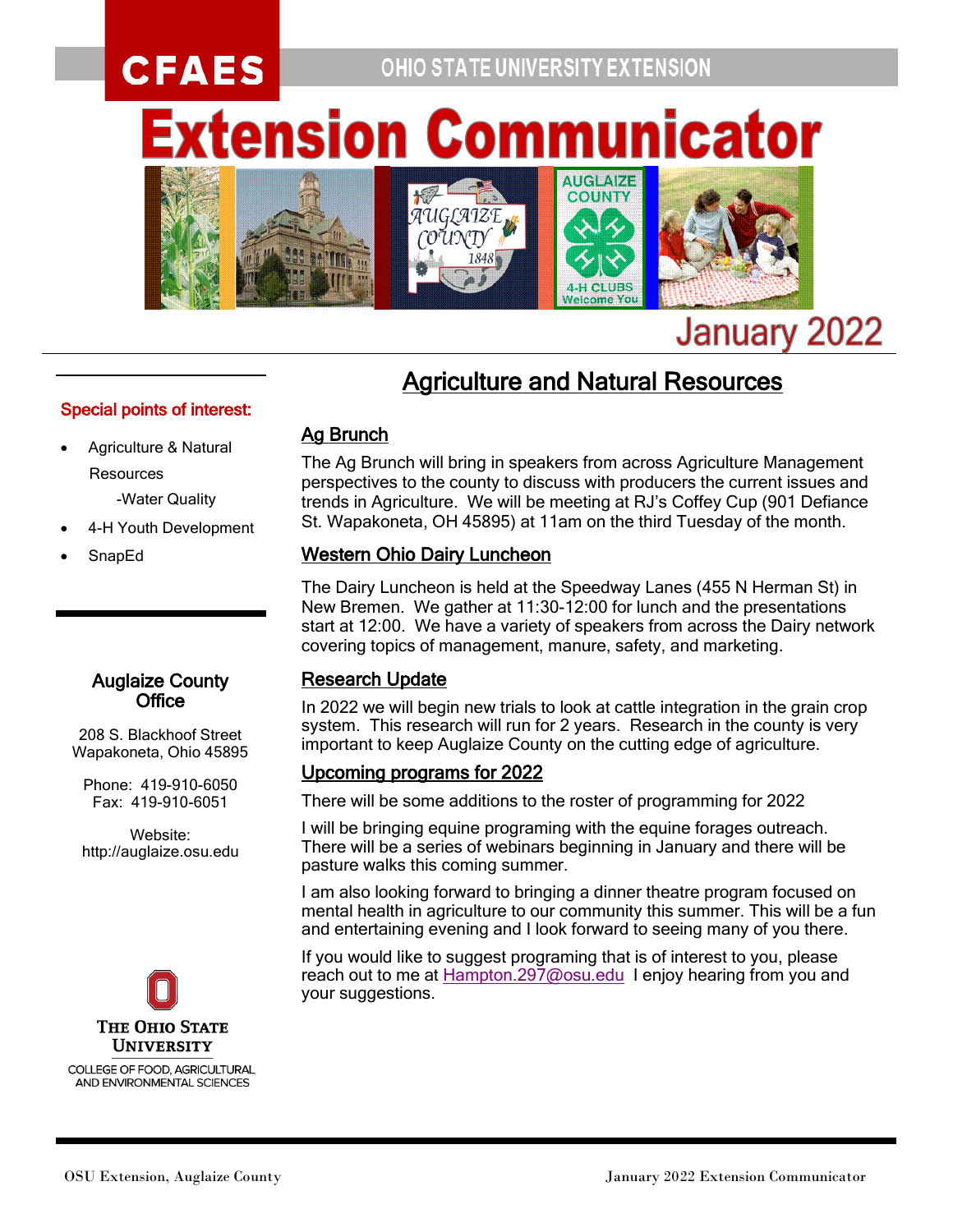#### Water Quality Wednesdays

The Water Quality Team is once again hosting ,"Water Quality Wednesdays" this year:

| 12/08/2021 | $10-11:30$ am | How can we manage Phosphorus to protect our<br>water?                                                    |
|------------|---------------|----------------------------------------------------------------------------------------------------------|
| 1/12/2022  | $10-11:30$ am | Step into Town Hall, then Step into Your Field: From<br>Watershed Planning to Field-Level Implementation |
| 2/2/2022   | $10-11:30$ am | <b>Best Management Practice Deep Dive: Conservation</b><br>Drainage                                      |
| 2/16/2022  | $10-11:30$ am | Best Management Practice Deep Dive: Nitrogen Efficiency<br>and Loss Prevention                           |
| 3/23/2022  | $10-11:30$ am | <b>Emerging Technology in Water Quality</b>                                                              |

This webinar series is free, but registration is required. Register here: [www.go.osu.edu/WQW](http://www.go.osu.edu/WQW)

All previous Water Quality Wednesday webinars were recorded and are available through the OSU Agronomic Crops YouTube channel: [www.go.osu.edu/WQW2020](http://www.go.osu.edu/WQW2020)

#### Research

I am currently involved with ~16 projects in the Western Lake Erie Basin, 6 of which are located in or partially in Auglaize County:

I sampled farms for the 2021 eFields Soil Health Survey, which aimed to better understand how soil health values are influenced by soil type, CEC (Cation Exchange Capacity), sampling depth, and past management properties such as no-till and cover cropping. Those results can be found in the 2021 eFields report and we will be recruiting different farms for a second year of sampling in 2022.

I also sampled cereal rye biomass on several farms for a study utilizing remote sensing technologies for monitoring cover crops and their impacts on ecosystem services. Those results will be published in the 2021 eFields report and we will be recruiting farms for the second year of the study in early 2022.

#### **Website**

Our Water Quality Extension website is up and running. Keep an eye out for an update on our current research efforts and projects in the Western Lake Erie Basin: [www.waterqualityextension.osu.edu](http://www.waterqualityextension.osu.edu) 

#### Mailing List

Join our mailing list to get updates on research recruiting and outreach events: [www.go.osu.edu/](http://www.go.osu.edu/WQWNewsletter) **WQWNewsletter** 

The goal of the Water Quality Extension team is to engage farmers and their trusted advisors in new production strategies, technologies, and best management practices to improve fertilizer use efficiency and farm profitability while promoting soil health and reducing nutrient and sediment losses within the Wester Lake Erie Basin.

Please contact me if you are interested in improving water quality on your farm.

Brigitte Moneymaker—Water Quality Extension Associate. 419-910-6057 [moneymaker.4@osu.edu](mailto:moneymaker.4@osu.edu)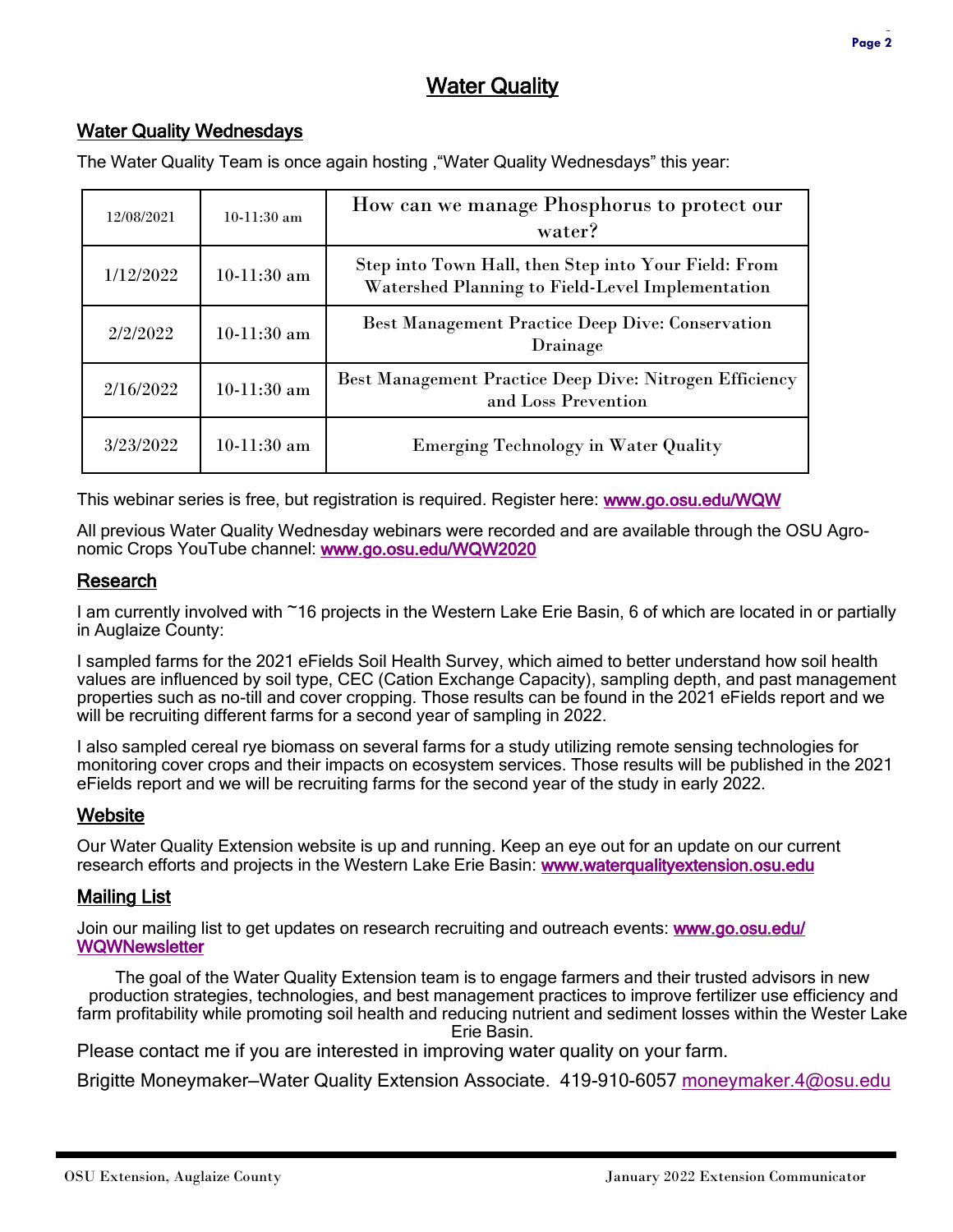#### 4-H Program Reaches Over 1,800 Youth

The Auglaize County 4-H program served over 1,800 youth during 2021. This number reflects participation in community clubs, CARTEENS, school enrichment, Cloverbud and special events. There were over 200 volunteers giving leadership to the program.

#### Getting Back to 4-H Camp Successful

One hundred and twenty-eight campers went to 4-H Camp Palmer in June. The length of camp was shortened and some programming was modified, but campers still had a great time! Our theme was "Let's get BACK to 4 -H Camp Palmer", a celebration of the return to in person camping and a retro theme also. Highlights included canoeing, high ropes, candlelighting, dances, campfires and activities such as the water carnival, field games and crafts. Campers shared their talents during the talent show. Thirty teen counselors gained leadership skills by conducting activities and supervising younger campers. These counselors attended a series of ten training sessions in the spring to learn counseling skills and plan the program. Counselors and counselors in training were selected through an application and interview process.

#### Cloverbud Day Camp

Forty 4-H Cloverbuds attended day camp in June. Sponsored by the 4-H Advisory Committee, the day camp gave young 4-H members the opportunity to experience the 4-H camping program. Day campers enjoyed crafts, making nutritious snacks, story time and a carnival. Day campers learned to about tops and other things that spin. Our theme was "It's A Topsy Turvy World". Each day camper received a t-shirt and other 4-H items through a grant from the Bergman Endowment Fund. Teen and adult counselors taught traditional camp songs and games.

#### Quality Assurance Programs

4-H members taking market animals or lactating animals to the fair are required to complete a quality assurance program. Fourteen in person and Zoom programs were conducted throughout the spring. Participants learned about the Ten Good Production Practices, developing an animal health plan, working with your veterinarian, biosecurity, how to handle animal health care products, needle sizes, and proper handling of feeds. Members learn about decision making regarding their project animals and completing a Drug Use Notification Form.

#### Auglaize County Fair A Success

After many months of planning, the Auglaize County Junior Fair Board conducted the junior county fair. With over 1,700 youth participants, the Junior Fair continues to grow in size. The board of teen leaders conducted their judging events with the cooperation of adult advisors, including OSU Extension staff. Members of the Junior Fair Board were elected or appointed by their peers to serve. These board members dedicated many hours to insure that the fair will be a positive experience for all who are involved.

#### 4-H in the Classroom

36 Classrooms around the county are filled with 4-H excitement! 4-H in the Classroom offers over twenty project kits about a variety of subjects. Projects about the life cycle are the most popular in the schools who are participating. Students are anxiously awaiting the arrival of butterflies in their classrooms this spring! In addition, other popular projects are learning about chick embryology, plants, electricity, and other STEM related projects.

#### 4-H Committee Recognizes Outstanding Work

The 4-H Advisory Committee Ethan Aufderhaar as their Outstanding 4-H Youth. Ethan's award was presented based on his 4-H career achievements. He received a plaque during the Auglaize Co. Fair.

#### **Schaub Scholarship Winners**